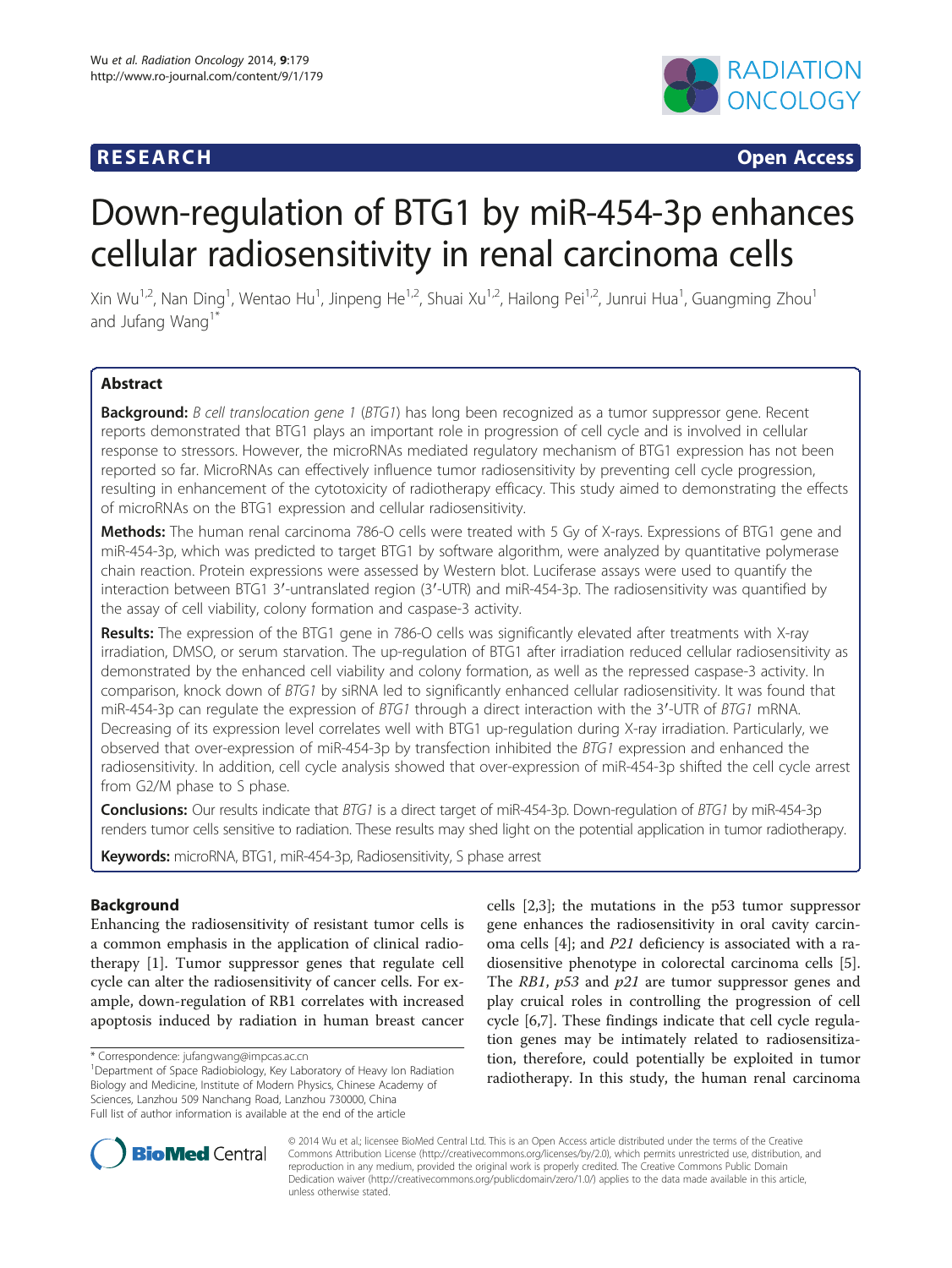<span id="page-1-0"></span>cell, which has traditionally been considered to be radioresistant [\[8](#page-9-0)], was used as experimental model.

B cell translocation gene 1 (BTG1) is another tumor suppressor gene [\[9,10\]](#page-9-0). The BTG1 protein, together with five additional proteins (BTG2/PC3/Tis21, BTG3/ANA, BTG4/PC3B, Tob1/Tob, and Tob2), comprise the BTG/ TOB family of anti-proliferative genes involved in the regulation of cell growth [[11\]](#page-9-0). Expression of BTG1 not only inhibits the proliferation of cells but also leads to G1 phase cell cycle arrest in multiple types of cells [[12-14](#page-9-0)]. Some studies have shown that BTG1 is involved in the general processes of cell cycle control and in cellular responses to stress [[15](#page-9-0)], though a specific role for BTG1 in renal cell carcinoma has not been determined. In consideration of the common physiological function of tumor suppressor genes in controlling cell cycle, we propose that BTG1 may have a similar impact as RB1,  $p53$ , and  $p21$  on the radiosensitivity of renal carcinoma tumor cells.

Certain members of the BTG/TOB family are known to be regulated by microRNAs (miRNAs) [[16](#page-9-0)], which are small non-coding RNA molecules that suppress gene expression via sequence-specific interactions with the 3′ untranslated region (3′-UTR) of their target transcripts [[17\]](#page-10-0). For example, BTG2 was shown to be suppressed by miR-21 [[18\]](#page-10-0); over-expression of miR-142-5p leads to down-regulation of BTG3 [\[19](#page-10-0)]; and TOB2 was shown to be a target gene of miR-322 [[20\]](#page-10-0). However, miRNA candidates that target BTG1 have not been identified.

The strategy of using miRNAs as therapeutic targets to enhance cellular radiosensitivity has been discussed before [[21](#page-10-0)]. miRNAs can efficiently modulate tumor radiosensitivity at four aspects containing DNA damage repair, radio-related signal transduction pathways, tumor microenvironment and apoptosis [\[22,23\]](#page-10-0). Recent reports show that miRNAs can effectively influence tumor radiosensitivity by impeding cell cycle progression, resulting in enhancement of radiotherapy efficacy [\[24\]](#page-10-0). For example, miR-21 can improve tumor radiosensitivity and promote apoptosis through negatively regulating the CDC25A expression and cell cycle progression [[25](#page-10-0)]. Up-regulation of miR-504 can reduce p53 protein level and affect cell cycle arrest and radiosensitivity mediated by p53 [[26](#page-10-0)]. With these precedents, we tested whether the BTG1 could be regulated by miRNAs upon irradiation and how the cellular radiosensitivity in renal carcinoma cells could be affected by the changes of miRNAs targeting BTG1.

## Methods

## Cell culture and irradiation

Human renal carcinoma 786-O cells were cultured in RPMI-1640 media (GIBCO, NY, USA) supplemented with 10% fetal bovine serum (Hyclone, MA, USA) at 37°C and 5%  $CO<sub>2</sub>$ . Irradiation was carried out by laboratory X-ray

source (RX-650, Faxitron Bioptics, USA) [[27](#page-10-0)]. The dose rate was 0.8 Gy/min (100 keV, 5 mA). Cells were seeded into 12-well plates and grown to <70% confluence at the time of irradiation.

## Cell cycle assay

Cells were harvested and fixed as described previously [\[28](#page-10-0)]. Prior to analysis, fixed cells were washed twice with PBS, treated with 100 μg/mL RNase A and 50 μg/mL propidium iodide (BD Biosciences, California, USA) for 20 min, and analyzed using FACS Calibur flow cytometry (Becton Dickinson, NJ, USA). Cell cycle distribution was analyzed with the FlowJo software package. DNA content of samples was measured with CellQuest (Becton Dickinson).

## Western blot analysis

Western blotting was performed as described previously [[29\]](#page-10-0). Briefly, cells were collected and lysed with RIPA buffer solution (Beyotime, Haimen, China). Supernatants were collected at 10,000 g for 10 min at 4°C. The concentrations of samples were determined using a BCA protein assay kit (Pierce, IL, USA). Equal amounts of protein were loaded onto 10% SDS-polyacrylamide gels for electrophoresis, and proteins were transferred onto PVDF membrane by western blotting. GAPDH was used as loading control. Membranes were then blocked with nonfat milk and incubated overnight at 4°C with the following primary antibodies: anti-GAPDH (1:5,000, Santa Cruz), anti-BTG1 (1:1,000, Abnova, Taipei, Taiwan). Immunological complexes were detected by enhanced electrochemiluminescence (Millipore, Darmstadt, Germany) with either an anti-rabbit peroxidase (1:5000, Santa Cruz, Texas, USA), or an anti-mouse peroxidase (1:4000, Santa Cruz) antibody. The fold changes of protein levels were analyzed by the Image J software.

## Transfection

MicroRNA mimic and negative control mimic were synthesized and purified by RiboBio Co. (Guangzhou, China) [[29](#page-10-0)]. Transfections of the miRNA duplexes were performed with 40–60% confluent cells using Lipofectamine 2000 (Invitrogen, California, USA). The medium was replaced with new culture medium for 5 h after transfection.

## Trypan blue dye exclusion assay

Cell viability is calculated as the number of viable cells divided by the total number of cells within the grids on the hemacytometer. Cells which take in trypan blue are considered non-viable. Cells were harvested with trypsin, suspended in PBS and mixed with 0.4% solution of trypan blue stain (Invitrogen) after various treatments. Count at least 500 cells for calculation. The percentage of viable cells = [1.00 - (Number of blue cells/Number of total cells)]\*100%.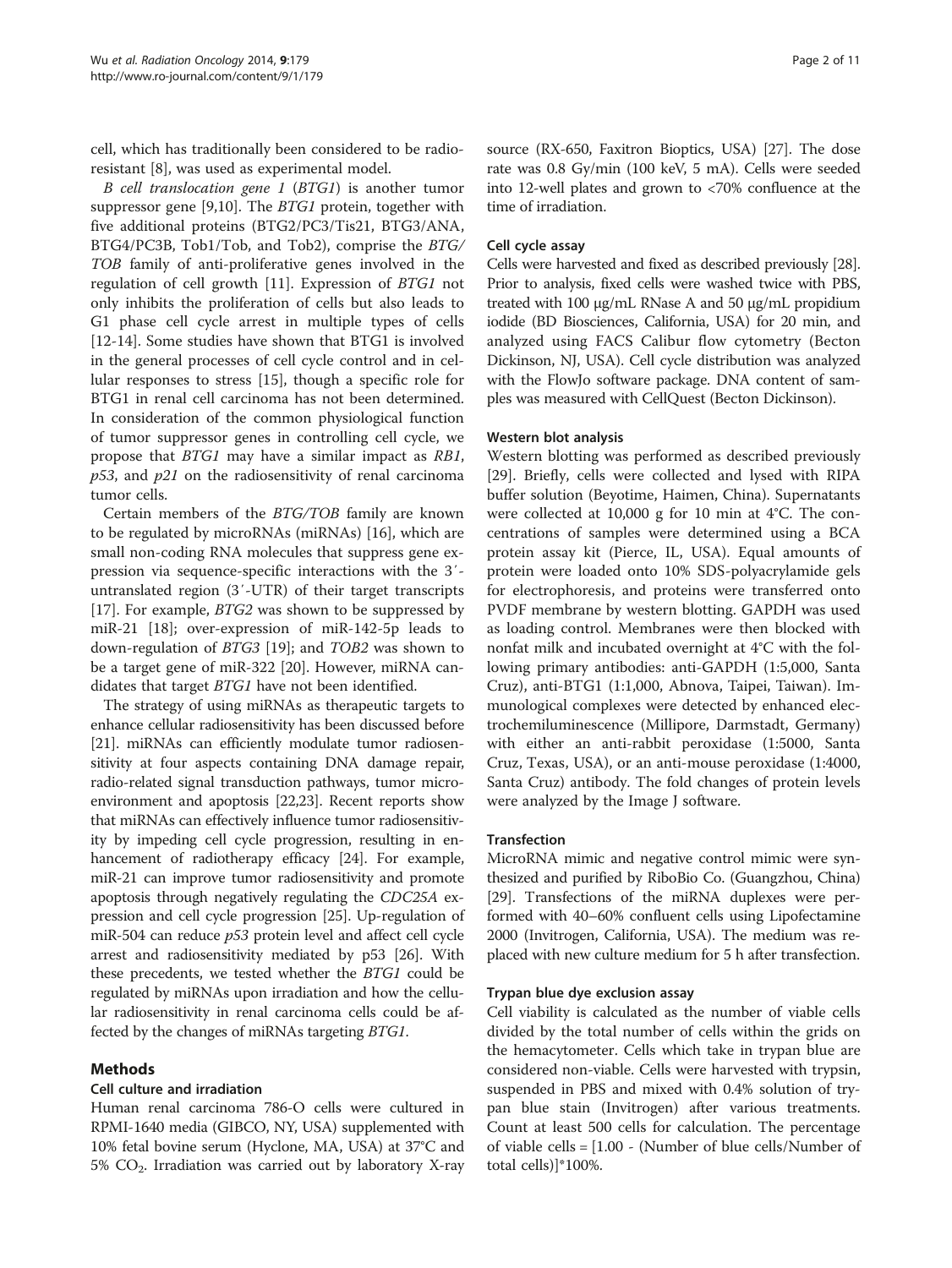#### Caspase-3 activity assay

To evaluate the activity of caspase-3, the caspase-3 activity kit (Beyotime) was used. Cells were collected and lysed with reaction buffer and the total protein concentration is 1-3 mg/mL. In the samples, activated caspase-3 cleaves substrate (Ac-DEVD-pNA) (2 mM) between DEVD and pNA, quantitatively generating pNA that can be detected using an ELISA reader at an absorbance of 405 nm. In the caspase-3 colorimetric calibration, the value of  $\mathbb{R}^2$  should be greater than 0.999.

#### Colony formation assay

The clonogenic assay was conducted as described previously [\[30\]](#page-10-0). Briefly, cells were harvested and an appropriated number of cells were seeded onto each of the 60 mm dishes to produce about 50–120 colonies. After 8–10 days incubation, the colonies were washed with  $1 \times PBS$  softly, fixed with 70% ethanol for 5 min and stained with 0.5% crystal violet for 3 min at room temperature. Colonies with more than 50 cells were counted.

#### Luciferase reporter assay

The 3'-untranslated region (3'-UTR) of human BTG1 transcript was cloned downstream of the luciferase gene between the Xho I and Sal I sites of the pmirGLO dualluciferase vector (Promega, WI, USA). A pmirGLO dualluciferase vector containing one mutated seed sequences of miR-454-3p was constructed. The sequencing of constructed plasmids was verified by Shanghai Sangon Biotechnology Co. (Shanghai, China).  $1.5 \times 10^5$  786-O cells in 12-well plate were co-transfected with 300 ng DNA (pmir-GLO-3′ UTR constructs or derived mutants) and 30 nM of either miR-454-3p mimics using transfection reagent Lipofectamine 2000 (Invitrogen). Luciferase activity was measured 48 h later using the Dual Luciferase Reporter Assay System (Promega) [[31](#page-10-0)] with a Tecan Infinite M200 Pro microplate reader (Tecan, Mannedorf, Switzerland).

#### Quantitative real-time reverse transcription-PCR

For qRT-PCR, total RNAs were extracted from cultured cells using TRIzol Reagent (Invitrogen) according to the manufacturer's protocol. Reverse transcription and quantitative RT-PCR were performed according to the protocol of the qRT-PCR Detection Kit (Promega). All of the stem-loop RT primers were purchased from RiboBio Co. (Guangzhou, China) to detect miR-454-3p or U6. U6 was used as an endogenous control for miRNAs and GAPDH for coding genes. Other gene-specific primers were as follows: BTG1, 5′-TCCATAATCCATCCCCAAGA-3′ and 5′-GGATG CAATCCTGGACATTT-3′, SKA2, 5′-CCGCTTTAAAC CAGTTGCTG-3′ and 5′-CTCTGCCGCAGTTTTCT CTT-3′, GAPDH, 5′-GTGGACCTGACCTGCCGTCT-3′ and 5′-GGAGGAGTGGGTGTCGCTGT-3′. Gene-specific primers were synthesized from Shanghai Sangon Biotechnology Co. (Shanghai, China).

#### Statistical analyses

All experiments were repeated at least three times, and data were presented as means  $\pm$  SE. The statistical significance of the results was determined by Student's t-tests using Microsoft Excel (Microsoft Campus, Redmond, WA, USA).

#### Results

#### BTG1 is induced in response to ionizing radiation

Many tumor suppressor genes are recognized as responders to ionizing radiation (IR) [[32\]](#page-10-0). To investigate whether BTG1 functions as a responder to IR, we examined the protein levels of BTG1 in response to 5 Gy of X-rays in renal carcinoma 786-O cells by Western blot analysis. The protein levels of BTG1 were significantly increased 8 h after irradiation (Figure [1](#page-3-0)A). We also treated 786-O cells with DMSO and serum starvation to investigate whether BTG1 responds to other types of extracellular stressors and a similar increase in BTG1 levels was observed. Consistent with the results of Western blotting, qRT-PCR showed that the mRNA levels of BTG1 were increased by more than 2-fold upon treatment with irradiation (Figure [1B](#page-3-0)), DMSO (Figure [1C](#page-3-0)) or serum starvation (Figure [1](#page-3-0)D). These results indicate that, like other tumor suppressor genes, BTG1 is up-regulated in response to X-ray. Meanwhile, the BTG1 can also be induced by other sources of extracelluar stressors, including the treatments by DMSO and serum starvation.

#### Tumor cell sensitivity to IR correlates with BTG1 levels

Because BTG1 is involved in the regulation of cell cycle progression and responds to IR, we examined the effects of BTG1 expression on the radiosensitivity of renal carcinoma 786-O cells. We transfected 786-O cells with the BTG1 expression vector pcDNA3.0-BTG1 in order to up-regulate the protein levels of BTG1. The efficiency of transfection was confirmed by Western blotting (Figure [2A](#page-4-0)). The protein levels of BTG1 increased notably at 24 h after transfection and lasted for at least three days.

To estimate radiosensitivity, the cell viability was assessed by trypan blue dye exclusion assay [\[33](#page-10-0)]. In this study, transfection of 786-O cells with pcDNA3.0-BTG1 significantly increased cell viability after radiation exposure (Figure [2B](#page-4-0)). To further confirm the effects of BTG1 on radiosensitivity, we measured the activity of caspase-3 (see [Methods](#page-1-0)) which is an acknowledged effector among the caspase family members involved in apoptosis [\[34](#page-10-0)]. In order to more accurately characterize the changes of caspase-3 activity among all treatments, we drew standard curve and tested the caspase-3 activity at 24 h after irradiation (Additional file [1A](#page-9-0) and B). At 24 h after exposure to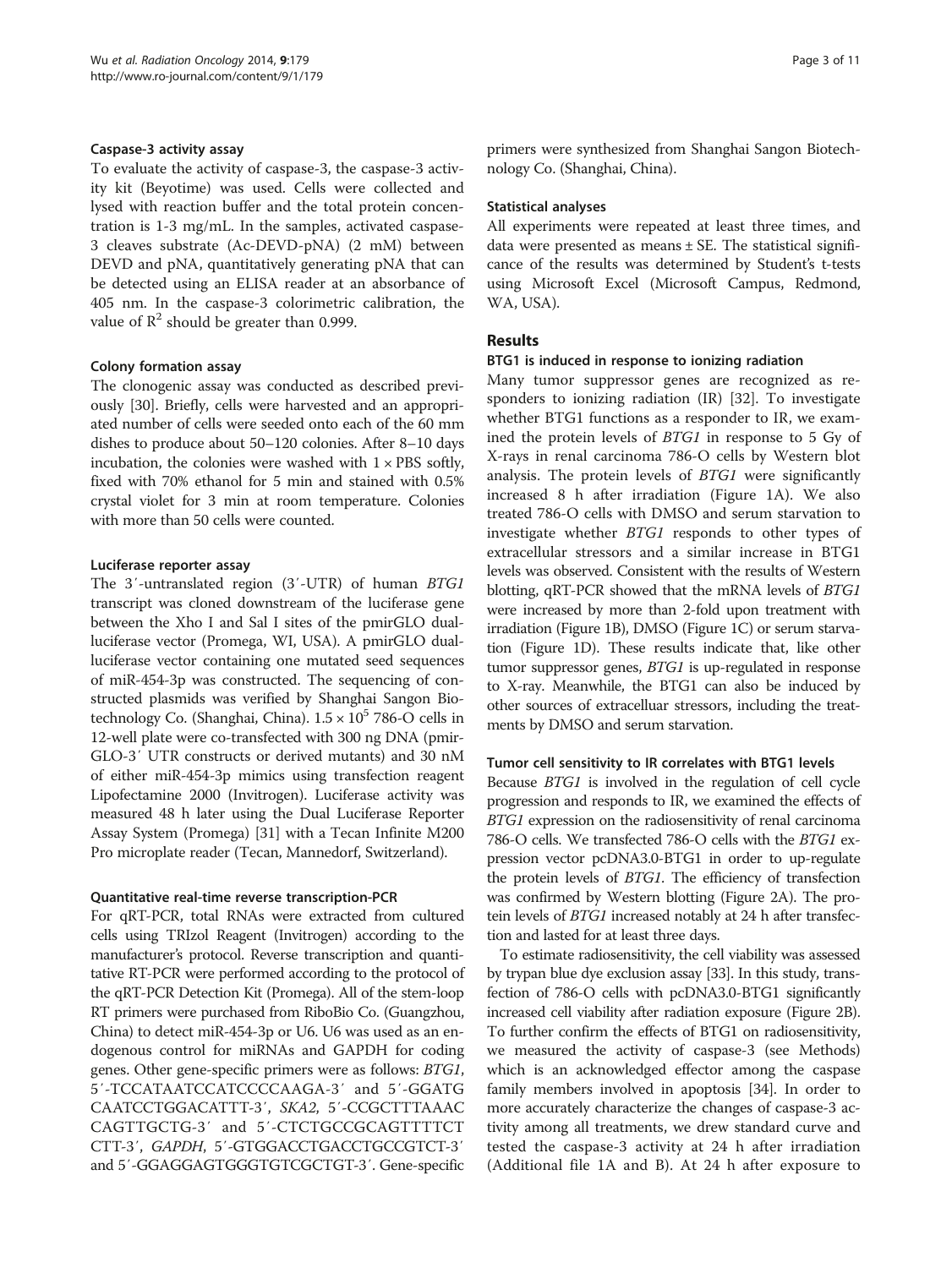<span id="page-3-0"></span>

5 Gy of X-rays, compared to transfection of pcDNA3.0, treatment of 786-O cells with transfection of pcDNA3.0- BTG1 caused a significant decrease in caspase-3 activation (Figure [2](#page-4-0)C). A colony formation assay was performed to determine the cellular radiation sensitivity. The survival fraction of 786-O cells transfected with pcDNA3.0-BTG1 without irradiation was significantly lower than that transfected with pcDNA3.0, due to the fact that BTG1 is an anti-proliferative gene. It is worth noting that there was no statistically significant difference in the survival fraction of cells exposed to 5 Gy of X-rays, when the group transfected pcDNA3.0-BTG1 was compared with the pcDNA3.0 group (Figure [2D](#page-4-0) and E). We also used flow cytometry to quantify changes in the sub-G1 peak at 48 h. The peak of transfection of BTG1 expression vector was decreased upon exposure to IR compared to the untransfected (Blank) group and the pcDNA3.0 group (Additional file [1C](#page-9-0)). These results suggest that BTG1 expression protects cells from the cytotoxic effects of IR.

To further examine the role of BTG1 in radiosensitivity of 786-O cells, we used siRNA oligonucleotides targeting BTG1 to specifically knock down BTG1 expression. Transient transfection of BTG1 siRNA efficiently inhibited BTG1

expression in 786-O cells at 24, 48 and 72 h (Figure [3A](#page-5-0)). Cell viability assay showed that a treatment with BTG1 siRNA before irradiation promoted the decrease of cell viability induced by 5 Gy of X-rays (Figure [3](#page-5-0)B). Caspase-3 activity in cells treated with siRNA against BTG1 was increased by more than 3-fold as compared with cells treated with negative control (NC) group (Figure [3](#page-5-0)C). The survival fraction was also tested in 786-O cells after exposure to 5 Gy of X-rays. As expected, the colony formation efficiency of cells transfected with BTG1 siRNA was significantly lower than that transfected with its negative control (Figure [3D](#page-5-0) and E). Furthermore, transfection with BTG1 siRNA led to a specific increase in the sub-G1 peak in 786-O cells at 48 h after IR treatment (Additional file [1D](#page-9-0)). These results suggest that down-regulation of BTG1 significantly increases cellular radiation sensitivity in 786-O cells.

#### BTG1 is a direct target of miR-454-3p

To analyze whether BTG1 can be regulated by miRNAs, we used starBase (sRNA target Base), a miRNA-mRNA interaction prediction software consisting of five different algorithms, to predict the miRNAs which may potentially target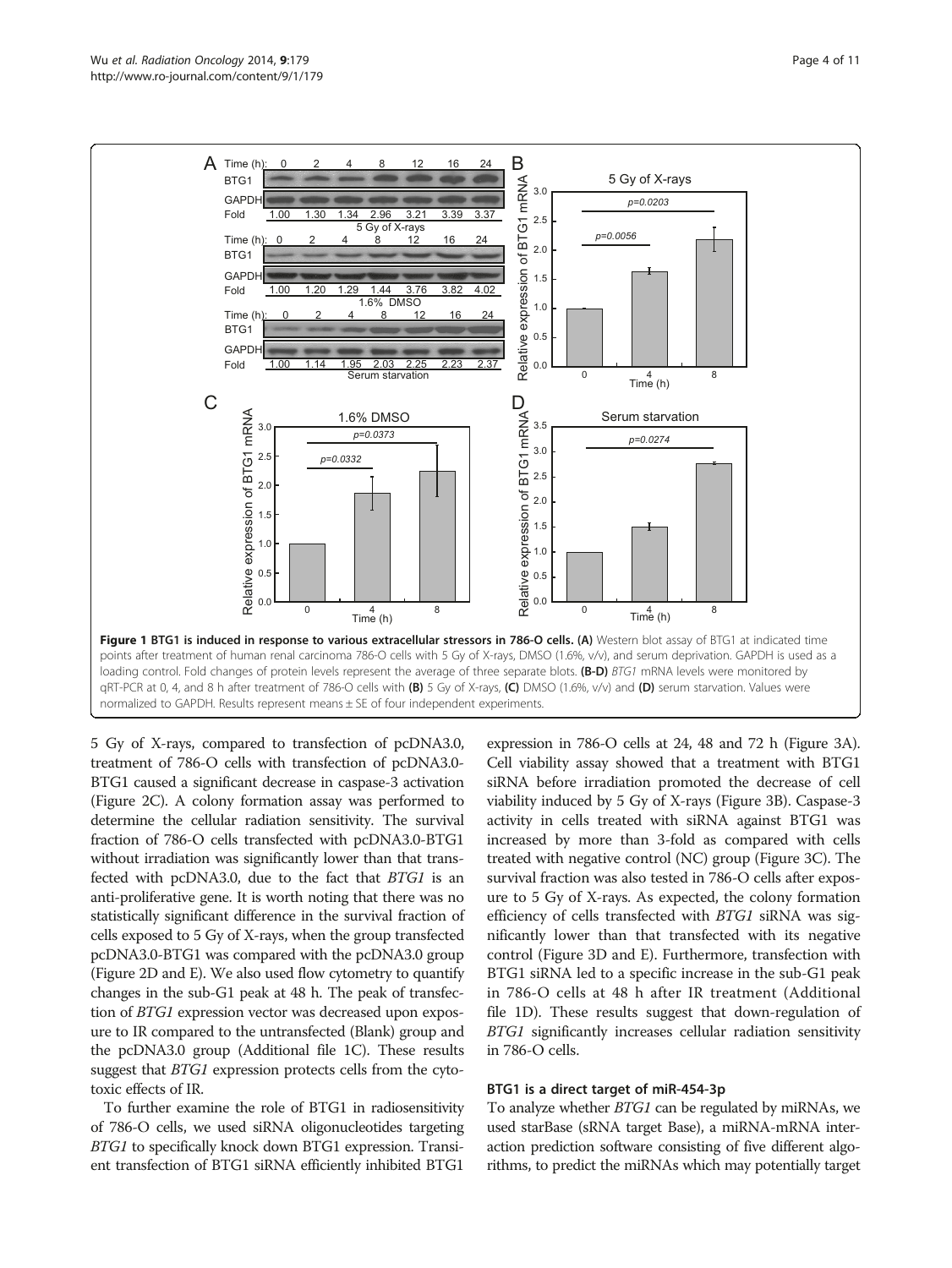<span id="page-4-0"></span>

the 3′-UTR of the BTG1 mRNA [\[35\]](#page-10-0). We selected the miR-NAs that were predicted to target BTG1 by four or more algorithms for further analysis. These miRNAs included hsamir-130, hsa-mir-301a, hsa-mir-302, hsa-mir-454-3p, and hsa-mir-19b. Next, we constructed a series of pcDNA3.0 vectors that over-express these miRNAs and screened for those that regulate endogenous BTG1 levels at 48 h after transfection in 786-O cells. The BTG1 protein levels in samples transfected with pcDNA3.0-miR-454-3p displayed a significant down-regulation (Additional file [2](#page-9-0)F), indicating that miR-454-3p can target BTG1. A reproducible repression of endogenous BTG1 protein was also observed for vectors expressing miR-19b and miR-130, suggesting the possibility that multiple miRNAs target BTG1.

To determine whether miR-454-3p directly targets BTG1 via its 3′-UTR, the wild type and a mutant of BTG1 3′- UTR fragment with substitution in the seed region were synthesized and inserted into a luciferase report system (Figure [4](#page-6-0)A). The activity of the wild type reporter was significantly reduced by miR-454-3p mimic, whereas the miR-454-3p mimic had little effect on the mutant of BTG1 3′-UTR construct (Figure [4](#page-6-0)B). To further validate these findings, endogenous BTG1 levels were assessed in 786-O cells after transfection with miR-454-3p mimic. The miR-454-3p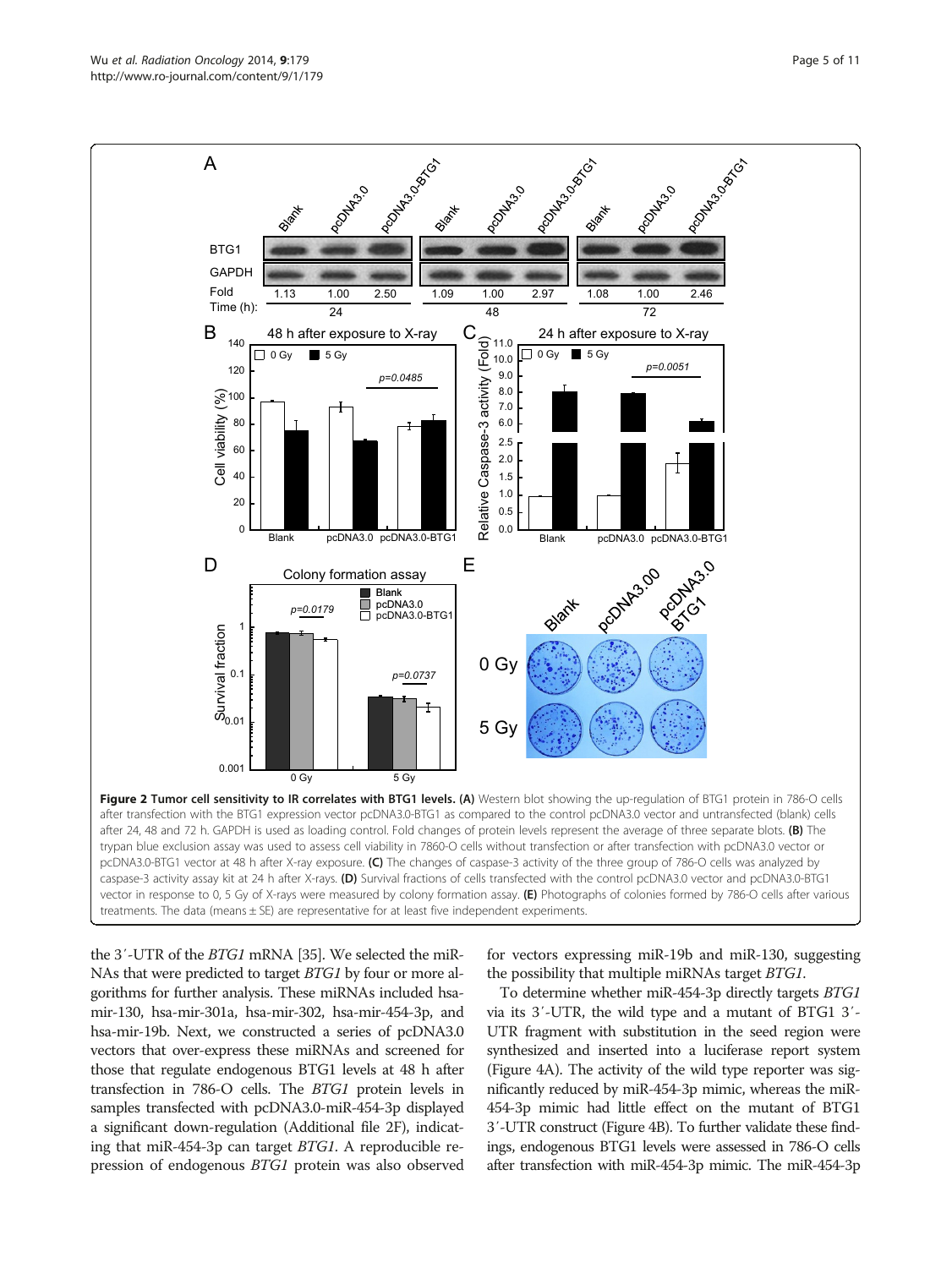<span id="page-5-0"></span>

mimic specifically suppressed both the BTG1 protein and mRNA levels at 48 h post-transfection (Figure [4](#page-6-0)C and D). These results confirm that BTG1 is a target of miR-454-3p.

To determine whether endogenous miR-454-3p levels are regulated physiologically by IR, we assessed miR-454-3p expression in 786-O cells over a timecourse of exposure to 5 Gy of X-rays. While BTG1 mRNA levels increased, miR-454-3p levels decreased upon treatment (Figure [4E](#page-6-0)). It is worth noting that the BTG1 mRNA level decreased at 16 h after irradiation, whereas the miR-454-3p level increased.

The miR-454-3p gene is located in the first intron of the host gene, SKA2 (spindle and kinetochore-associated protein 2), which plays a critical role in proper mitotic progression, checkpoint silencing, and timely anaphase onset [\[36\]](#page-10-0). To test whether the expression of SKA2 correlates with that of miR-454-3p, SKA2 mRNA was quantified by qRT-PCR. Similar to the results for miR-454-3p, the expression of SKA2 was down-regulated in 786-O cells after IR (Figure [4F](#page-6-0)), providing further verification of our findings. These results indicate that miR-454-3p regulates the expression of BTG1 through a direct interaction with the 3′-UTR of the BTG1, and that a decrease in its expression correlates with BTG1 up-regulation during IR treatment of renal carcinoma cells.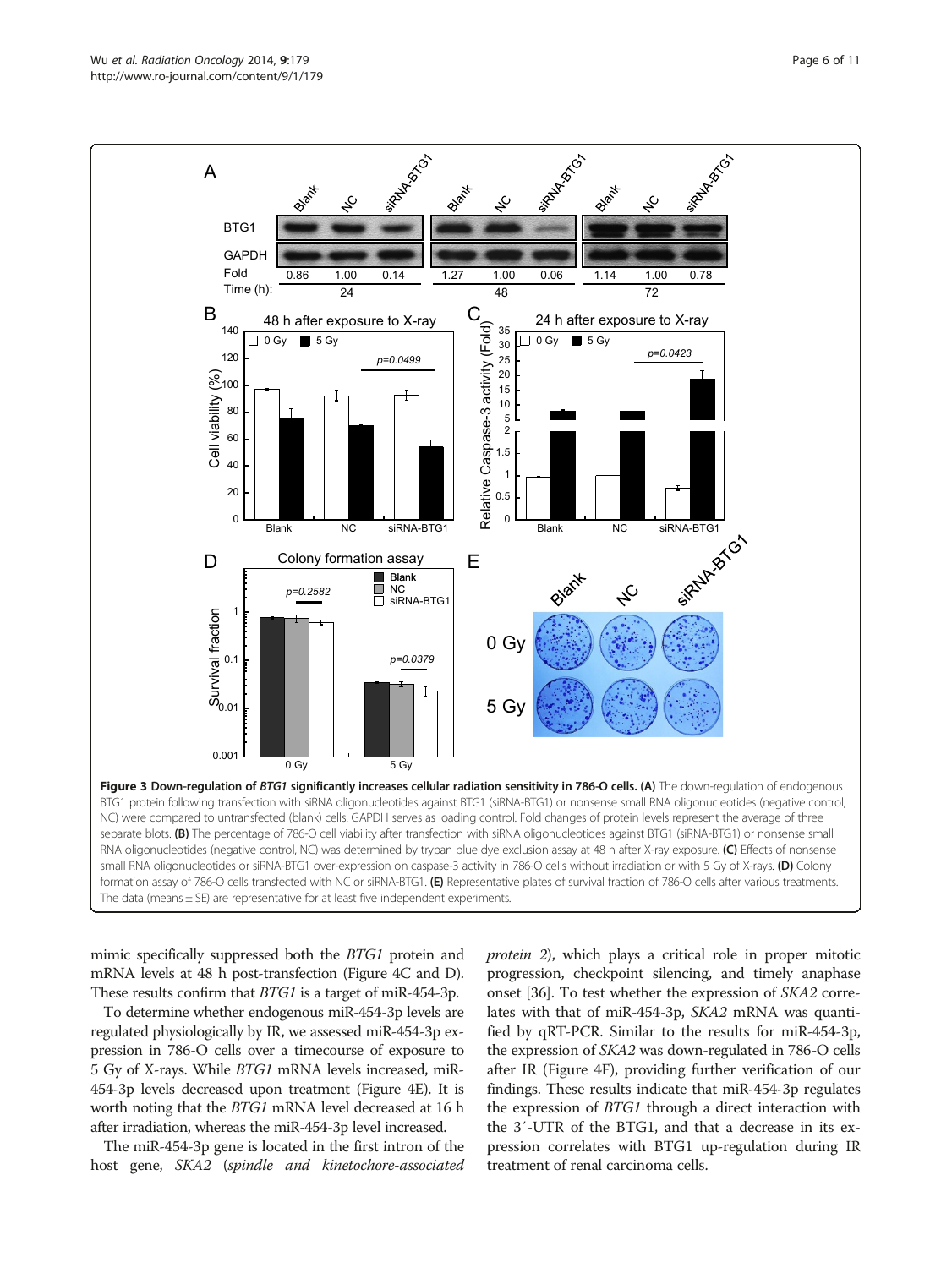<span id="page-6-0"></span>

miR-454-3p binding site. The seed sequence is shown in red. (B) Luciferase reporter assay results are shown at 48 h following co-transfection of 786-O cells with the Wt BTG1 or Mut BTG1 vectors together with miR-454-3p mimic (miR-454-3p) or nonsense small RNA oligonucleotides (negative control, NC). Results (means ± SE) are representative for three independent experiments. (C) Western blotting was performed at 48 h after transfection with miR-454-3p or NC oligonucleotides. GAPDH was used as loading control. Fold changes of protein levels represent the average of three separate blots. (D) BTG1 expression is regulated by miR-454-3p at the mRNA level. QRT-PCR was conducted to quantify the expression level of BTG1 mRNA at 48 h after 786-O cells were transfected with miR-454-3p or NC oligonucleotides. (E) MiR-454-3p and BTG1 mRNA levels were monitored by qRT-PCR at the indicated time points after irradiation with 5 Gy of X-rays. U6 and GAPDH were used as controls. (F) SKA2 mRNA levels were monitored by qRT-PCR at the indicated times after irradiation with 5 Gy of X-rays. GAPDH was used as a control. The data (means ± SE) are representative for at least four independent experiments with similar results.

## Suppression of BTG1 by miR-454-3p enhances cell sensitivity to IR and relieves the G2/M arrest induced by IR in 786-O cells

Our results thus far suggest that down-regulation of BTG1 can enhance the radiosensitivity of 786-O cells and that BTG1 is also a target of miR-454-3p. Consequently, we postulated that miR-454-3p may affect cell radiosensitivity. To assess the effects of miR-454-3p on radiosensitivity, we exposed 786-O cells to 5 Gy of X-rays following transfection with miR-454-3p mimic. Trypan blue assay showed that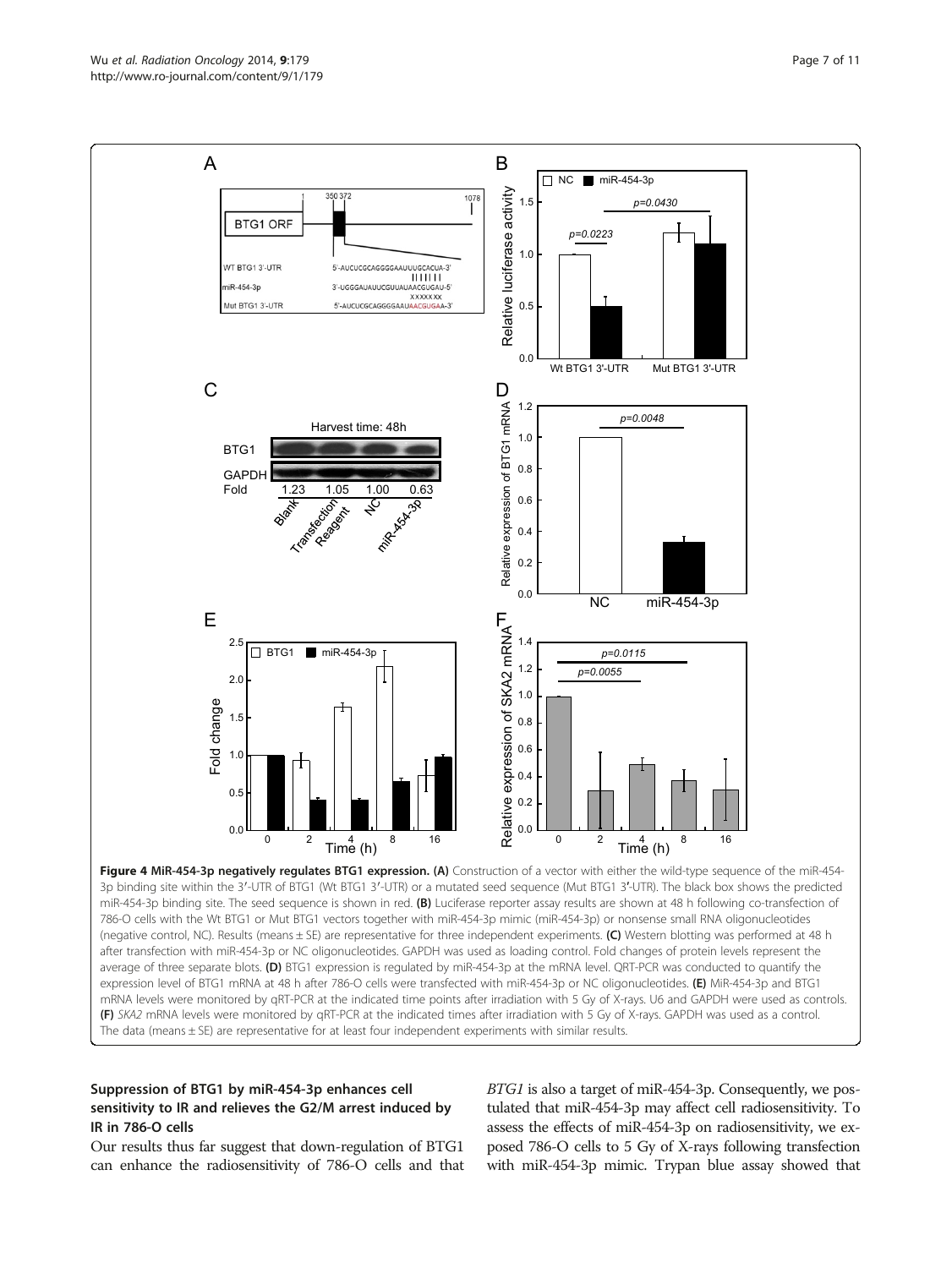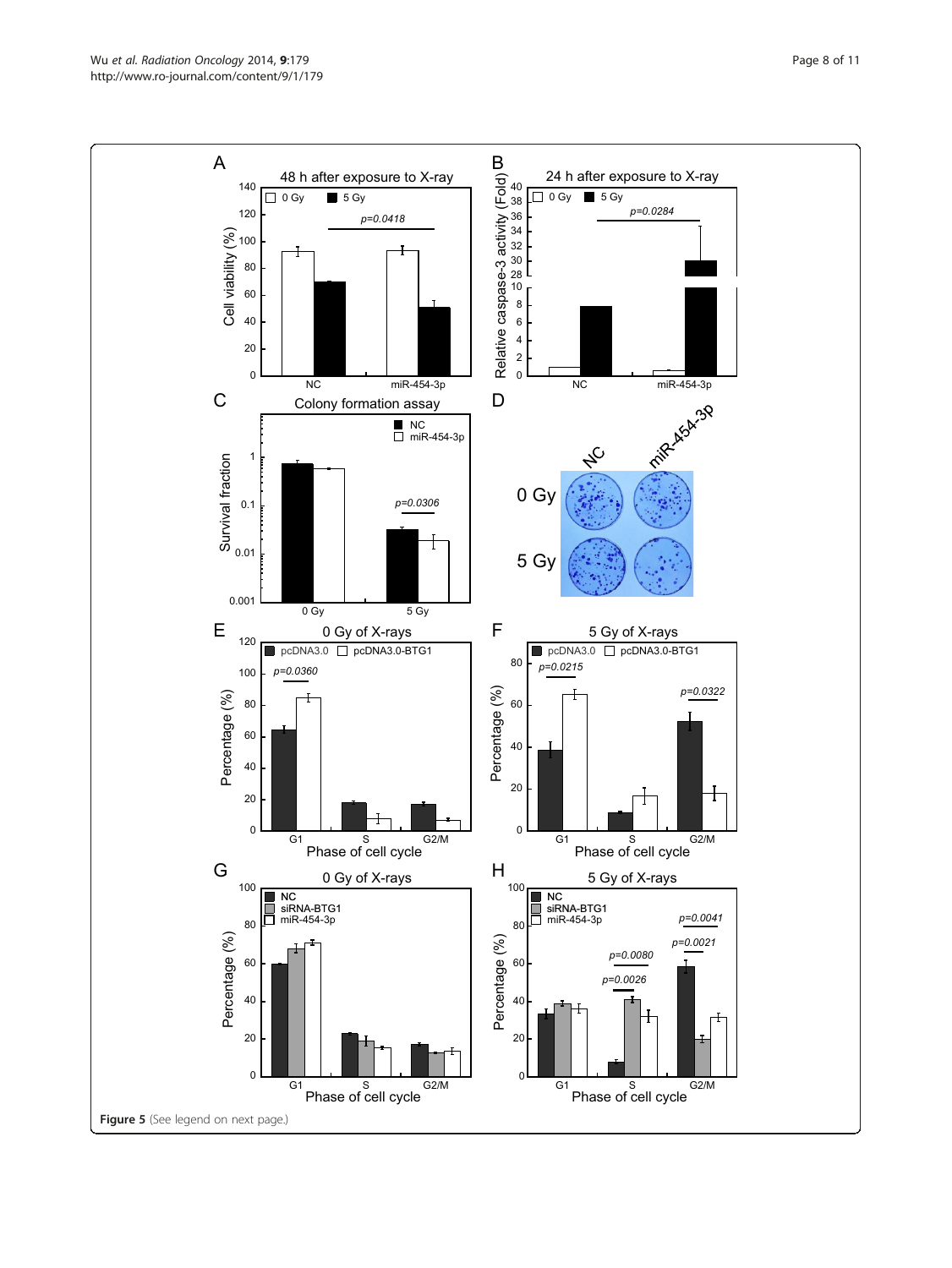#### (See figure on previous page.)

Figure 5 MiR-454-3p enhances apoptosis and affects the G2/M arrest induced by IR. (A) The percentage of cell viability of 786-O cells at 48 h after transfection of nonsense control siRNA (negative control, NC) or miR-454-3p mimic (miR-454-3p) was calculated by trypan blue dye exclusion assay with or without exposure to X-rays (48 h after exposure to X-ray). (B) The activation of caspase-3 were tested at 24 h in 786-O cells after transfection with nonsense control siRNA (negative control, NC) or miR-454-3p mimic (miR-454-3p) with or without exposure to X-ray (24 h after exposure to X-ray). (C) The effect of transfection with miR-454-3p mimic on clonogenicity of 786-O cells was characterized by colony formation assay. (D) Photographs of the colony formation of 786-O cells after various treatments. (E and F) 786-O cells were transfected with the pcDNA3.0 vector or pcDNA3.0-BTG1 vector for 48 h were analyzed for cell cycle kinetics (E) without irradiation (0 Gy of X-rays) or (F) with irradiation with 5 Gy of X-rays (5 Gy of X-rays). (G and H) 786-O cells transfected with control siRNA (NC), siRNA oligonucleotides against BTG1 (siRNA-BTG1), or miR-454-3p mimic (miR-454-3p) for 48 h were analyzed for cell cycle kinetics (G) without irradiation (0 Gy of X-rays) or (H) with irradiation with 5 Gy of X-rays (5 Gy of X-rays). The percentage of total cells at G0/G1, S, and G2/M phases were determined. The data (means ± SE) are representative for at least five independent experiments.

the cell viability of miR-454-3p mimic transfected group relative to the NC group was reduced by 20% (Figure 5A). Similarly, over-expression of miR-454-3p mimic was associated with more than 4-fold increase of caspase-3 activity at 24 h (Figure 5B). Clonogenicity of 786-O cells transfected with miR-454-3p mimic was significantly reduced after exposure to 5 Gy of X-rays (Figure 5C and D). The sub-G1 percentage increased evidently at 48 h as assessed by flow cytometry (Additional file [1](#page-9-0)E), indicating that miR-454-3p enhances IR-mediated apoptosis.

Because cell cycle control is intimately involved in the induction of apoptosis during IR, we also examined whether BTG1 can regulate the cell cycle. 786-O cells were transfected with control pcDNA3.0 vector or pcDNA3.0-BTG1 expression vector, and the effects of IR on the cell cycle distribution were assessed by flow cytometry after 48 h. The majority of the cells were in the G1 phase prior to IR treatment. Exposure to 5 Gy of X-rays caused a strong G2/ M arrest for cells transfected with control pcDNA3.0 vector (Figure 5E and F). Whereas, cells transfected with pcDNA3.0-BTG1 were resistant to IR-induced G2/ M phase arrest after exposure to 5 Gy of X-rays. These results indicate that high levels of BTG1 can inhibit IRinduced G2/M arrest.

To further understand the role of BTG1 in inhibiting IR-induced G2/M arrest and to assess the effects of miR-454-3p on cell cycle arrest, 786-O cells were transfected with either siRNA oligonucleotides against BTG1 or miR-454-3p mimic. Flow cytometry analysis showed that BTG1 siRNA and miR-454-3p had no significant effect on cell cycle distribution in the absence of irradiation (Figure 5G). Surprisingly, however, BTG1 siRNA and miR-454-3p mimic promoted an IR-induced S phase arrest and abolished the G2/M arrest in 786-O cells exposed to 5 Gy of X-rays (Figure 5H). These results indicate that overexpression of BTG1 overcomes the G2/M arrest induced by IR, but knockdown of BTG1 expression causes a switch of the arrest from the G2/M phase to the S phase. One can easily conjecture about that down-regulation of BTG1 would impede the activation of the G1 checkpoint and lead to damage accumulation during S phase and the consequent triggering of the S phase arrest.

## **Discussion**

In the present study, we identified miR-454-3p as regulator of BTG1 expression based on bioinfomatic software prediction and detailed experimental validation. The expression of BTG1 and miR-454-3p was shown to inversely correlate in 786-O cells upon exposure to environmental stressors, thus supporting a physiological role for miR-454- 3p in regulating BTG1 expression. In addition to miR-454- 3p, miR-19b was predicted to have two binding sites on the 3′-UTR of the BTG1 mRNA, one of which occupies the same site as the putative miR-454-3p target. A significant repression of endogenous BTG1 protein by miR-19b expression vector was also observed in 786-O cells (Additional file [2F](#page-9-0)). Therefore, we speculate that more than one miRNA may target BTG1, and these miRNAs may function antagonistically under specific physiological conditions. Future experimentation to address this possibility may unveil a regulation network of BTG1 regulation by miRNAs.

Our results show that the expression of SKA2 is regulated coordinately with the expression of miR-454-3p. Interestingly, miR-454-3p and a third putative BTG1 target, miR-301a, are encoded within the first intron of SKA2, whose depletion affects the cell cycle by inducing a metaphase-like delay [\[37\]](#page-10-0). MiR-301a also down-regulates the expression of an inhibitor of NF-κB, Nkrf [\[38\]](#page-10-0). NF-κB binds directly to the SKA2 promoter region to activate the transcription of SKA2 and miR-301a and also enhances persistent NF-κB activation to facilitate tumor growth [[37,39](#page-10-0)], thus suggesting a feedback loop to moderate SKA2 function. It is intriguing that miR-454-3p targets BTG1, which has a strong anti-proliferative ability, and suggesting an additional complexity of the growth regulatory function derived from the SKA2 locus. BTG1 has been suggested to inhibit NF-κB activities [\[40\]](#page-10-0). Therefore, complex regulatory loop appears to regulate cell growth inhibition by BTG1, and it is likely that SKA2, NF-κB and multiple miRNAs are coordinated to control the BTG1 expression.

Little is known about the molecular mechanisms of control of the cell cycle by BTG1, and most of the information comes from interaction studies. BTG1 exerts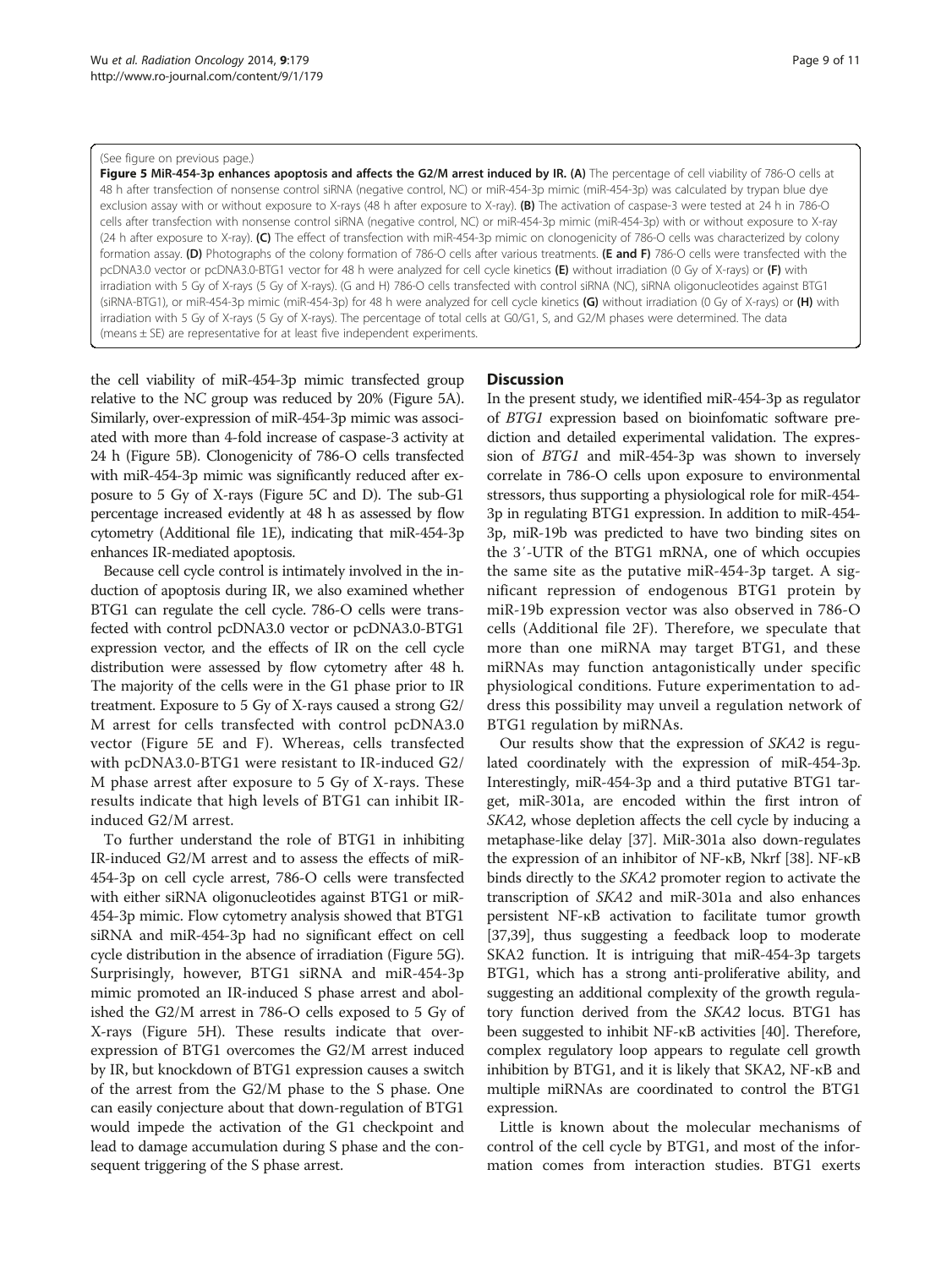<span id="page-9-0"></span>cellular functions by interacting with PRMT1, HOXB9, and hCAF1, which regulate the expression of a number of genes involved in cell cycle control and progression [[41-43](#page-10-0)]. CCNA2 (cyclinA2) physically associates with BTG1 [[44\]](#page-10-0) and controls S phase by activating CDK2 kinases to initiate DNA synthesis [\[45](#page-10-0)]. Ectopic overexpression of CCNA2 triggers checkpoint response and subsequently increases the S phase population in mammalian cells [\[45](#page-10-0)]. We found that siRNA-mediated silencing of BTG1 led to S phase arrest after IR. Additionally, the S phase arrest can also be mediated by miR-454-3p. Furthermore, miR-454-3p is highly expressed in the S phase. The above negative regulation may suggest the association between CCNA2 and BTG1 in the control of the cell cycle progression of S phase. However, our results also show that over-expression of BTG1 in 786-O cells promotes a G1 arrest. Therefore, the link between miR-454-3p, BTG1 and cell cycle is likely complex and warrants further investigation to unravel the network of cell cycle regulators that are functionally associated with BTG1.

## Conclusions

In conclusion, our study reveals that BTG1 is a direct target of miR-454-3p. Changes of its expression levels render tumor cells sensitive to radiation due to the role of BTG1 in cell cycle progression. Therefore, downregulation of BTG1 via miR-454-3p presents a possible strategy to sensitize tumor cells to radiotherapy.

## Additional files

[Additional file 1:](http://www.biomedcentral.com/content/supplementary/1748-717X-9-179-S1.pptx) (A) The graph represents the caspase-3 colorimetric calibration, which were measured with an ELISA reader at an absorbance of 405 nm (Caspase-3 colorimetric calibration). Results are representative for three independent experiments. (B) The dynamic of caspase-3 activity was tested in 786-O cells without transfection after exposure to 5 Gy of X-rays (Activation of caspase-3 by X-ray). Results are representative for three independent experiments. (C, D and E) The sub-G1 percentage of all the treatments of 786-O cells were analyzed by flow cytometry 48 h after X-ray exposure. Results are representative for five independent experiments.

[Additional file 2:](http://www.biomedcentral.com/content/supplementary/1748-717X-9-179-S2.pptx) (F) Western blot showing the protein levels of BTG1 in 786-O cells 48 h after transfection with pcDNA3.0 miRNA vectors. GAPDH is shown as loading control. Fold changes of protein levels represent the average of three separate blots.

#### Competing interests

The authors declare that they have no competing interests.

#### Authors' contributions

XW, ND, and WH did the most of the experimental work. JH and SX conducted the luciferase reporter assay. HP and JH performed qRT-PCR. JW and XW wrote the paper and designed the experiments. GZ provided intellectual input and helped with experimental design. All authors read and approved the final manuscript.

#### Acknowledgements

This work was supported by the Major State Basic Research Development Program of China (973 Program, No. 2010CB834201), the National Natural

Science Foundations of China (No. U1232125, 31270895, 11335011 and 31370846). We thank Qingxiang Gao and Liang Peng for their kind help of technology of flow cytometry; Torsten Juelich, Wenfei Li for critical reading of the manuscript.

#### Author details

<sup>1</sup>Department of Space Radiobiology, Key Laboratory of Heavy Ion Radiation Biology and Medicine, Institute of Modern Physics, Chinese Academy of Sciences, Lanzhou 509 Nanchang Road, Lanzhou 730000, China. <sup>2</sup>University of Chinese Academy of Sciences, Beijing 100049, P.R China.

#### Received: 29 January 2014 Accepted: 8 August 2014 Published: 12 August 2014

#### References

- 1. Terris DJ, Ho EY, Ibrahim HZ, Dorie MJ, Kovacs MS, Le QT, Koong AC, Pinto HA, Brown JM: Estimating DNA repair by sequential evaluation of head and neck tumor radiation sensitivity using the comet assay. Arch Otolaryngol Head Neck Surg 2002, 128:698–702.
- 2. Carlson CA, Ethier SP: Lack of RB protein correlates with increased sensitivity to UV-radiation-induced apoptosis in human breast cancer cells. Radiat Res 2000, 154:590–599.
- Rosemann M, Gonzalez-Vasconcellos I, Domke T, Nathrath M, Atkinson MJ: Reduced Rb1 Expression Causes Impaired Genome Stability in Bone-Cells and Predispose for Radiation-Induced Osteosarcoma. In Radiobiology and Environmental Security, Chapter 29. Edited by Mothersill CE, Korogodina V, Seymour CB. 2012:353–364.
- 4. Pekkola-Heino K, Servomaa K, Kiuru A, Grenman R: Increased radiosensitivity is associated with p53 mutations in cell lines derived from oral cavity carcinoma. Acta Otolaryngol 1996, 116:341-344.
- 5. Huerta S, Gao XH, Dineen S, Kapur P, Saha D, Meyer J: Role of p53, Bax, p21, and DNA-PKcs in radiation sensitivity of HCT-116 cells and xenografts. Surgery 2013, 154:143–151.
- 6. Hung S, Dalgard C, O'Brien J: Identification & characterization of novel small molecules with antiproliferative effects in Weri-Rb1 retinoblastoma cell line. *J Invest Med* 2009, 57:207.
- 7. Kobayashi T, Ishida J, Musashi M, Ota S, Yoshida T, Shimizu Y, Chuma M, Kawakami H, Asaka M, Tanaka J, Imamura M, Kobayashi M, Itoch H, Edamatsu H, Sutherland LC, Brachmann RK: p53 transactivation is involved in the antiproliferative activity of the putative tumor suppressor RBM5. Int J Cancer 2011, 128:304–318.
- 8. Stanic S, Boike T, Rule W, Timmerman R: Is renal cell carcinoma really radioresistant? Experience with stereotactic body radiation therapy in patients for primary and metastatic renal cell carcinoma. Am J Clin Oncol 2010, 33:206.
- 9. Holland ND, Zhang SC, Clark M, Panopoulou G: Sequence and developmental expression of AmphiTob, an amphioxus homolog of vertebrate Tob in the PC3/BTG1/Tob family of tumor suppressor genes. Dev Dyn 1997, 210:11–18.
- 10. van der Meer L, Levers M, van Emst L, van Galen JC, van Kessel AG, Kuiper RP, Hoogerbrugge P, van Leeuwen FN: A key role for tumor suppressor BTG1 in the regulation of metabolic stress responses: implications for asparaginase resistance in pediatric acute lymphoblastic leukemia. Blood 2010, 116:452–453.
- 11. Matsuda S, Rouault J, Magaud J, Berthet C: In search of a function for the TIS21/PC3/BTG1/TOB family. FEBS Lett 2001, 497:67–72.
- 12. Hata K, Nishijima K, Mizuguchi J: Role for Btg1 and Btg2 in growth arrest of WEHI-231 cells through arginine methylation following membrane immunoglobulin engagement. Exp Cell Res 2007, 313:2356–2366.
- 13. Rouault JP, Rimokh R, Tessa C, Paranhos G, Ffrench M, Duret L, Garoccio M, Germain D, Samarut J, Magaud JP: BTG1, a member of a new family of antiproliferative genes. EMBO J 1992, 11:1663–1670.
- 14. Suk K, Sipes DG, Erickson KL: Enhancement of B-cell translocation gene-1 expression by prostaglandin E-2 in macrophages and the relationship to proliferation. Immunology 1997, 91:121–129.
- 15. Takeuchi S, Hirata KI, Rikitake Y, Shimokawa Y, Kojima Y, Inoue N, Kawashima S, Yokoyama M: BTG1, an anti-proliferative gene, regulates endothelial cell growth and angiogenesis. Circulation 2001, 104:34.
- 16. Jalava SE, Urbanucci A, Latonen L, Waltering KK, Sahu B, Janne OA, Seppala J, Lahdesmaki H, Tammela TL, Visakorpi T: Androgen-regulated miR-32